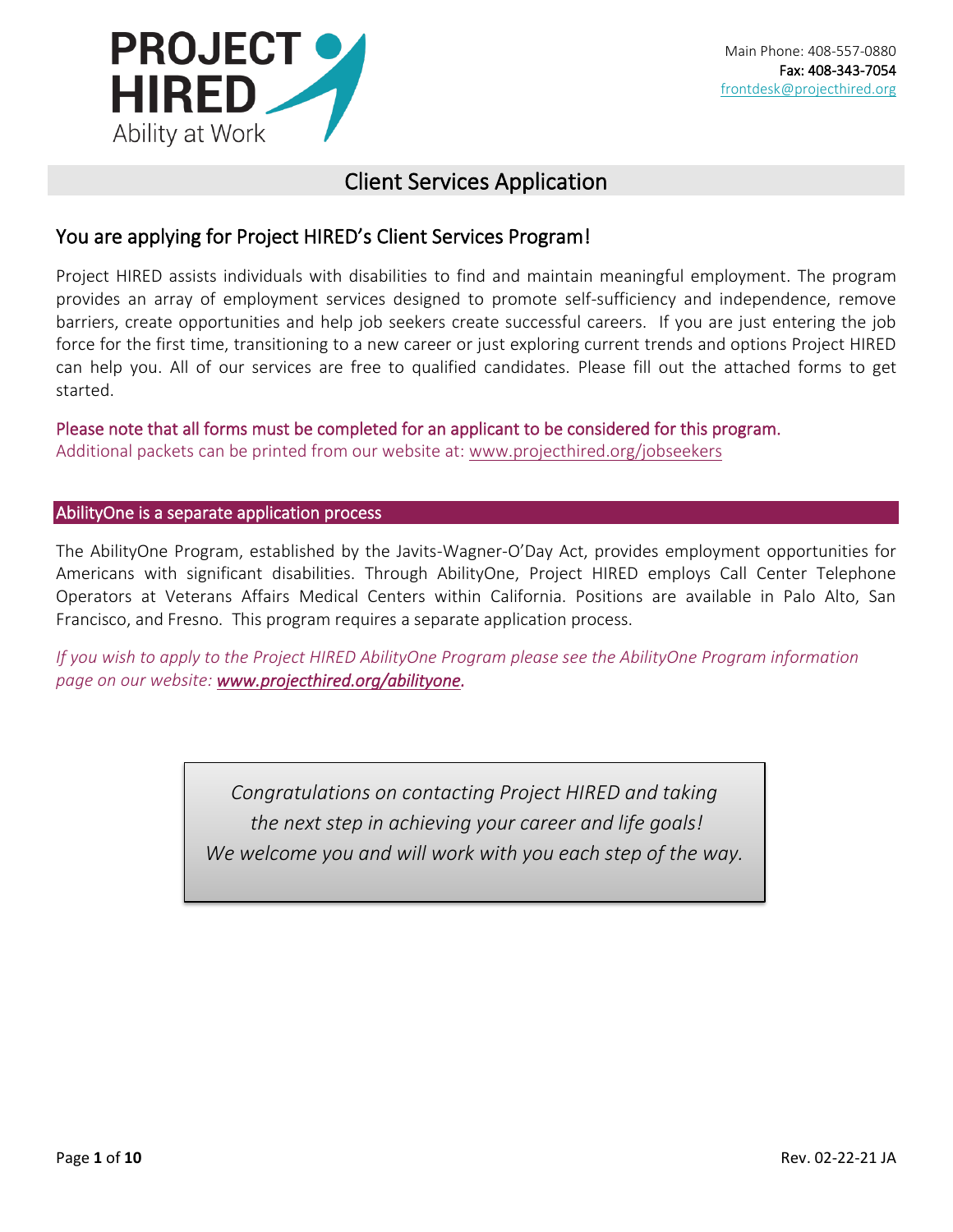

# Client Services Application Process – Please Review!

## *Interested applicants must complete all the steps below to be considered for Project HIRED Client Services Program. Final eligibility is subject to review and approval by Project HIRED staff.*

#### Eligibility Criteria to qualify for services:

- Be 18 years or older
- Have a permanent disability verified by a licensed physician
- Be willing and able to conduct an independent job search and interview for integrated employment opportunities
- Attend an orientation session
- Be willing and able to attend Project HIRED's 10 mandatory job search skills classes
- Work with a Project HIRED personal career counselor and job matcher
- Be open to new possibilities and growth!

#### Intake Process:

- All applicants must attend an orientation to Project HIRED
	- o Register online at: [www.projecthired.org/jobseekers](http://www.projecthired.org/jobseekers) or by phone at: 408-557-0880
		- Advance registration is requested but not required
	- o If you need accommodations, contact us at least (3) business days in advance
	- o We are unable to provide interpreters at sessions
- Applicants are required to complete and return all documents to be considered

#### Required forms checklist:

- $\Box$  Application for Services form
- □ Orientation & Intake Services Checklist
- $\Box$  Authorization for Release of Information Form
- $\Box$  Verification of Disability for Job Placement Services Form (completed by a physician, pg. 8, 9 & 10)
- $\Box$  Services Agreement
- $\Box$  Career Center and Electronics Agreement
- $\Box$  Media Release
- $\Box$  Current resume if available

## Approval Process:

- Submit all paperwork to Career Counselor
- Career Counselor will review and schedule an intake appointment
- If you meet the qualifications, you will be approved for services
- You'll receive a status update letter within 10-business days of your intake

## Application for Services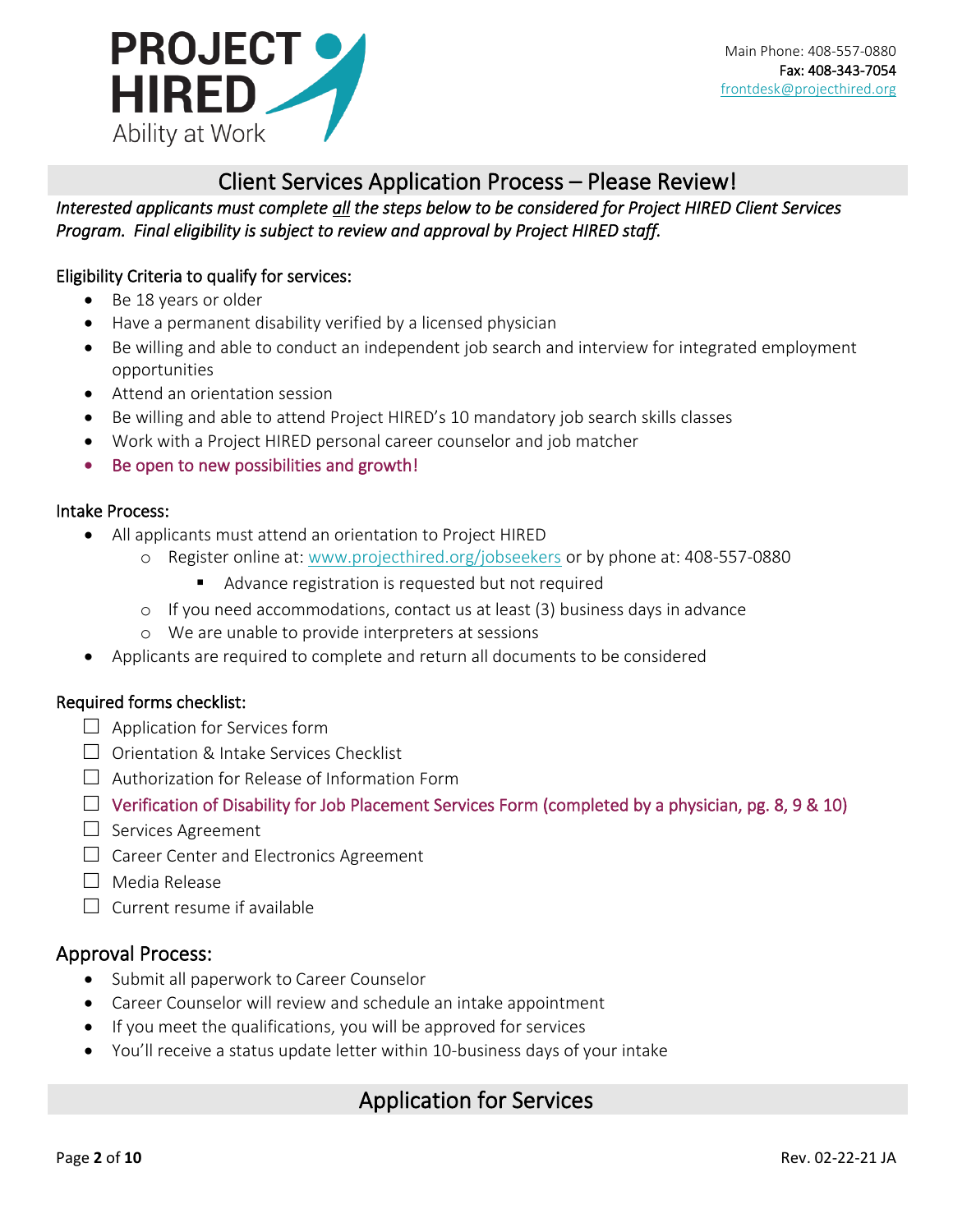

## Personal Information

|                                                                                                                                                                                                                         |                                                                                  | Ethnicity/Race: $\Box$ Hispanic or Latino $\Box$ American Indian or Alaskan Native $\Box$ Asian $\Box$ Black or African American |  |  |  |  |  |  |
|-------------------------------------------------------------------------------------------------------------------------------------------------------------------------------------------------------------------------|----------------------------------------------------------------------------------|----------------------------------------------------------------------------------------------------------------------------------|--|--|--|--|--|--|
| □ Native Hawaiian or Pacific Islander □ White □ Two or More races □ Decline □ Other<br>Gender: $\Box$ Male $\Box$ Female $\Box$ Decline $\Box$ Other: _________________________<br><b>Veteran:</b> $\Box$ Yes $\Box$ No |                                                                                  |                                                                                                                                  |  |  |  |  |  |  |
|                                                                                                                                                                                                                         |                                                                                  |                                                                                                                                  |  |  |  |  |  |  |
|                                                                                                                                                                                                                         |                                                                                  |                                                                                                                                  |  |  |  |  |  |  |
|                                                                                                                                                                                                                         | □ Prior Project HIRED Client? If yes, year of last participation: ______________ |                                                                                                                                  |  |  |  |  |  |  |
|                                                                                                                                                                                                                         |                                                                                  |                                                                                                                                  |  |  |  |  |  |  |
| <b>Contact Information</b>                                                                                                                                                                                              |                                                                                  |                                                                                                                                  |  |  |  |  |  |  |
|                                                                                                                                                                                                                         | Primary Phone: (_______) __________________ □ Cell □ Home □ CRS                  |                                                                                                                                  |  |  |  |  |  |  |
|                                                                                                                                                                                                                         | Secondary Phone: (_______) _______________________ aCell a Home a CRS            |                                                                                                                                  |  |  |  |  |  |  |
|                                                                                                                                                                                                                         |                                                                                  |                                                                                                                                  |  |  |  |  |  |  |
|                                                                                                                                                                                                                         |                                                                                  |                                                                                                                                  |  |  |  |  |  |  |
|                                                                                                                                                                                                                         |                                                                                  |                                                                                                                                  |  |  |  |  |  |  |
| <b>Emergency Contact Information</b>                                                                                                                                                                                    |                                                                                  |                                                                                                                                  |  |  |  |  |  |  |
|                                                                                                                                                                                                                         |                                                                                  |                                                                                                                                  |  |  |  |  |  |  |
|                                                                                                                                                                                                                         |                                                                                  |                                                                                                                                  |  |  |  |  |  |  |
|                                                                                                                                                                                                                         |                                                                                  |                                                                                                                                  |  |  |  |  |  |  |
|                                                                                                                                                                                                                         |                                                                                  |                                                                                                                                  |  |  |  |  |  |  |
| <b>Education and Language</b>                                                                                                                                                                                           |                                                                                  |                                                                                                                                  |  |  |  |  |  |  |
|                                                                                                                                                                                                                         |                                                                                  |                                                                                                                                  |  |  |  |  |  |  |
| <b>Student Status:</b> $\Box$ Currently Attending School                                                                                                                                                                |                                                                                  |                                                                                                                                  |  |  |  |  |  |  |
|                                                                                                                                                                                                                         | Education: $\Box$ G.E.D $\Box$ High School Diploma $\Box$ Some High School       |                                                                                                                                  |  |  |  |  |  |  |
|                                                                                                                                                                                                                         |                                                                                  |                                                                                                                                  |  |  |  |  |  |  |
|                                                                                                                                                                                                                         |                                                                                  |                                                                                                                                  |  |  |  |  |  |  |
|                                                                                                                                                                                                                         |                                                                                  |                                                                                                                                  |  |  |  |  |  |  |
|                                                                                                                                                                                                                         |                                                                                  |                                                                                                                                  |  |  |  |  |  |  |
| Transportation                                                                                                                                                                                                          |                                                                                  |                                                                                                                                  |  |  |  |  |  |  |

Transportation: □ Car □ Public Transit □ Paratransit □ Bicycle □ Self-transportation □ Declined

Application for Services (Continued)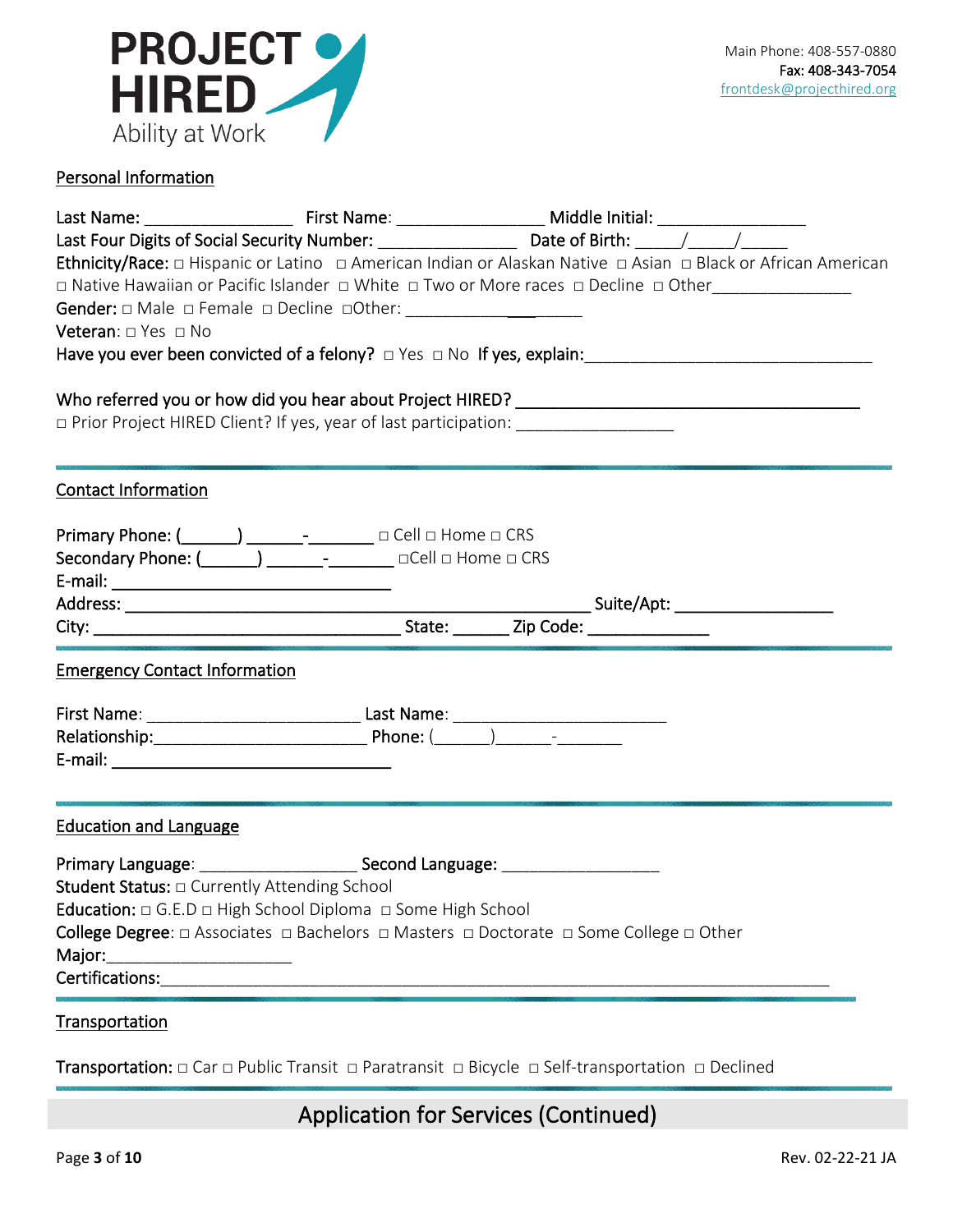

| <b>Disability Information</b>                                                                                                                   |  |  |  |                                                                                                        |
|-------------------------------------------------------------------------------------------------------------------------------------------------|--|--|--|--------------------------------------------------------------------------------------------------------|
| Dept. of Rehabilitation (DOR) Client: □Yes □No                                                                                                  |  |  |  |                                                                                                        |
|                                                                                                                                                 |  |  |  |                                                                                                        |
|                                                                                                                                                 |  |  |  |                                                                                                        |
|                                                                                                                                                 |  |  |  |                                                                                                        |
|                                                                                                                                                 |  |  |  |                                                                                                        |
|                                                                                                                                                 |  |  |  |                                                                                                        |
|                                                                                                                                                 |  |  |  |                                                                                                        |
|                                                                                                                                                 |  |  |  |                                                                                                        |
| <b>Supplemental Income Sources</b><br>Current income or benefit amount: \$ _________ per □Week □Month □Year<br>□General Assistance □ Employment |  |  |  |                                                                                                        |
| <b>Desired Employment</b>                                                                                                                       |  |  |  |                                                                                                        |
|                                                                                                                                                 |  |  |  |                                                                                                        |
| Desired Pay: \$_____________ per oHour oWeek oMonth oYear Desired hours per week:_________                                                      |  |  |  |                                                                                                        |
|                                                                                                                                                 |  |  |  |                                                                                                        |
| Desired Pay: \$____________ per □Hour □Week □Month □Year Desired hours per week: _______                                                        |  |  |  |                                                                                                        |
| <b>Desired Shift (All that apply):</b> □Monday-Friday □Weekends □Days □Swing □Grave □Any Shift                                                  |  |  |  |                                                                                                        |
| <b>Desired Location (All that apply):</b> $\Box$ South Bay $\Box$ Peninsula $\Box$ North Bay $\Box$ East Bay $\Box$ Any Location                |  |  |  |                                                                                                        |
| Desired Job Type: OPermanent OTemporary                                                                                                         |  |  |  |                                                                                                        |
| <b>Employment History</b>                                                                                                                       |  |  |  |                                                                                                        |
|                                                                                                                                                 |  |  |  | Currently Employed: □Yes □No Date your last job ended(MM/YY): ____/___ or □Never Employed (skip ahead) |
| Last Job Title: _______________________________Company: ________________________                                                                |  |  |  |                                                                                                        |
|                                                                                                                                                 |  |  |  |                                                                                                        |
|                                                                                                                                                 |  |  |  |                                                                                                        |

I *hereby verify that all information on this form is true and correct to the best of my knowledge.* Applicant Name:(please print): \_\_\_\_\_\_\_\_\_\_\_\_\_\_\_\_\_\_\_\_\_\_\_\_\_\_\_\_\_\_\_\_\_\_\_\_\_\_\_\_

Signature: \_\_\_\_\_\_\_\_\_\_\_\_\_\_\_\_\_\_\_\_\_\_\_\_\_\_\_\_\_\_\_\_\_\_\_\_\_\_Date: \_\_\_\_\_\_\_\_\_\_\_\_\_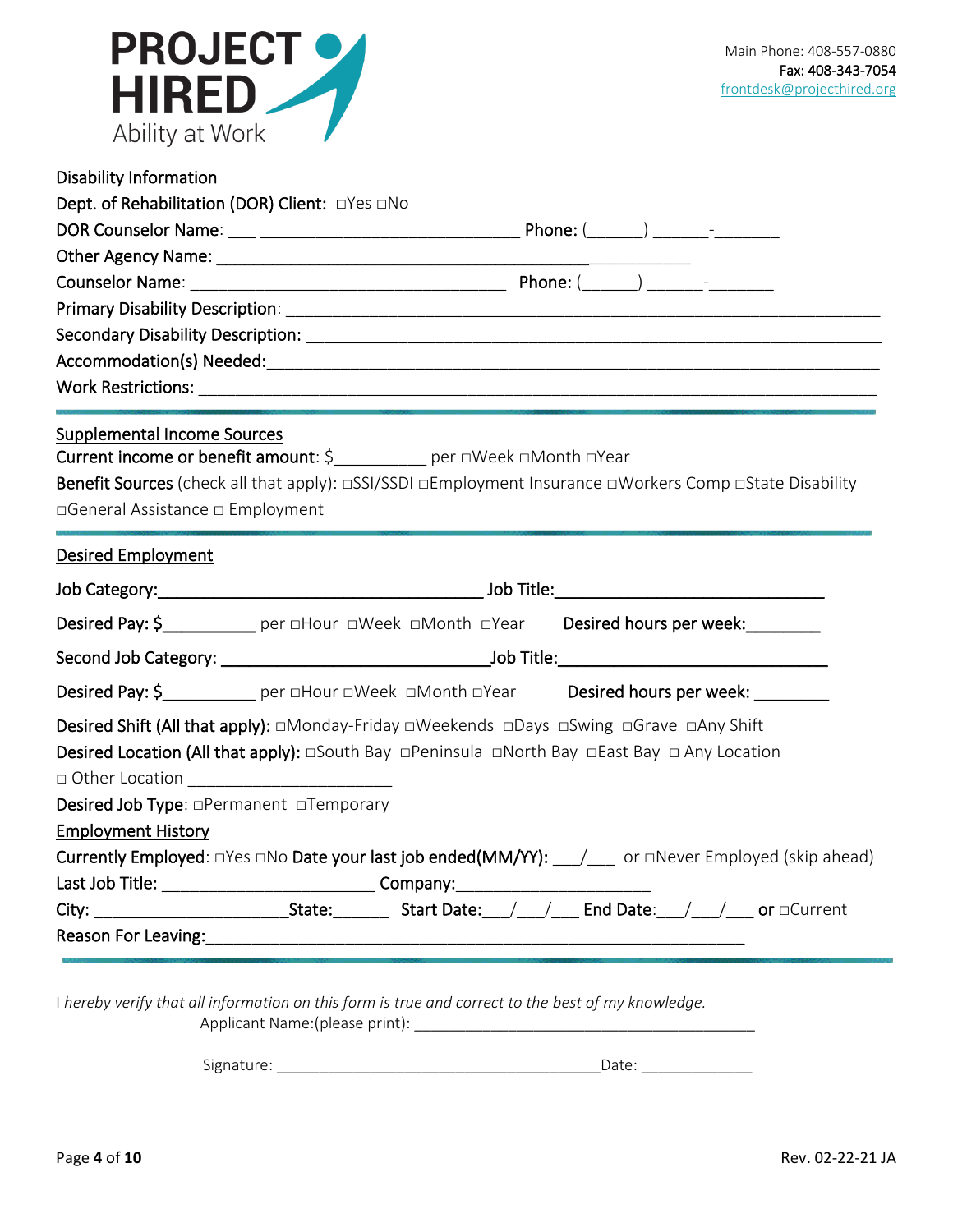

# Authorization for Release of Information

Applicant: Please initial each item that you will provide and authorize Project HIRED to review to gain understanding of relevant information regarding your employment history and job search.

This form, and the information you provide to Project HIRED, is *STRICTLY CONFIDENTIAL*.

I hereby authorize the release to Project HIRED the following types of information pertaining to me:

| <b>Requested Information</b>                                                                           | Applicant's Initials: |
|--------------------------------------------------------------------------------------------------------|-----------------------|
| School                                                                                                 |                       |
| <b>Employment History</b>                                                                              |                       |
| Psychological Testing/Reports                                                                          |                       |
| Psychiatric Evaluations                                                                                |                       |
| Hospital & Medical Records Reports                                                                     |                       |
| Department of Rehabilitation Records                                                                   |                       |
| Other: (Please Specify)                                                                                |                       |
| Last 4 Digits of Social Security Number:<br>Date of Birth: $/$<br>Applicant's Full Name (Please Print) |                       |
| Signature:<br>Date:                                                                                    |                       |

## This release is valid for one year. Please resubmit to Project HIRED after one year.

The individual listed above has applied to Project HIRED for job placement services and has signed this authorization for release of information. Project HIRED is a free employment service that assists people with disabilities in finding employment. There is no fee to the employer or applicants. We do not have the funds to pay doctor fees to obtain client health records. All information needs to be provided by the applicant. Please contact this office if you are unable to send records of if you have any questions regarding Project HIRED.

> Please return completed form to Project HIRED along with relevant information. The information contained herein is considered strictly private and confidential.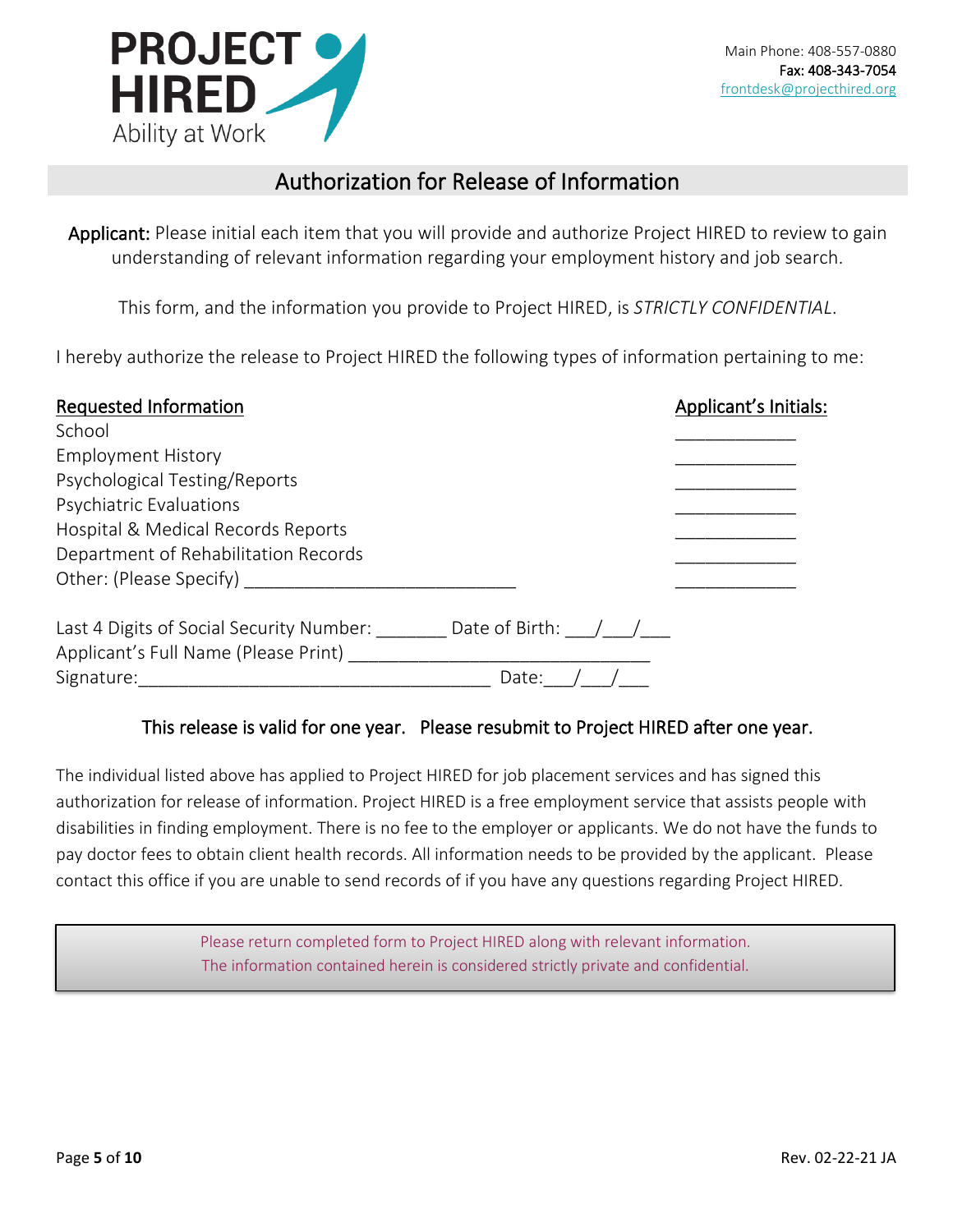

## Services Agreement

*You are an important member of the team supporting your employment goals!*

As a Project HIRED client you are expected to:

- 1. Meet with your Career Counselor at least once per month and provide them with an update
- 2. Take responsibility for the success of your job search and continue to look for work independently.
- 3. Respond to **email messages** and/or phone calls as quickly as possible to be considered for opportunities.
- 4. Understand that one-on-one time with your Career Counselor is limited; your discussions must be job search related.
- 5. Contact us immediately if you become employed and provide us with your complete employment information
- 6. Review and sign the consumer handbook acknowledgement
- 7. Contact Project HIRED within 10-days if your phone number or contact information changes

*Funding for continued Project HIRED services depends on your success and you are helping to pave the way for others representing the disability community by sharing your success with us and our donors.*

#### Please be responsible and help us maintain an effective level of services for all our clients:

- 1. Contact the front desk at 408-557-0880 if you are unable to attend a scheduled workshop, training sessions or other event. If you are no-show 3 times in a row, your services may be discontinued.
- 2. Contact us if you are having difficulty accessing services or having difficulty in your job search training activities
- 3. Make sure that potential employers can contact you. You should have a voice mail box with a professional message, valid and professionally named email address. Check messages frequently and reply promptly.
- 4. Due to confidentiality, do not enter offices or staff only areas unescorted or without permission. Please wait in the lobby for someone to escort you to your meeting area.
- 5. Project HIRED attire is business casual. Inappropriate attire such as shorts, and sweats are not allowed.
- 6. The Resource Center is to be used exclusively for job search activities. You must adhere to all posted rules to retain Resource Center privileges.
- 7. You agree to maintain the confidentiality of all Project HIRED applicants and adhere to all privacy and safety regulation guidelines. Violation of any part of this agreement may result in loss of part or all Project HIRED services
- 8. Check-in at the reception desk and sign-in and sign-out on the log sheet each time you come to the office
- 9. Children or other visitors are not permitted at Project HIRED. Children or relatives may not attend meetings with you unless they are a legally documented caretaker or interpreter and we have written consent

*I agree to comply with this Project HIRED Services Agreement*

| Applicant Name: (please print): |       |
|---------------------------------|-------|
|                                 |       |
| Signature:                      | Date: |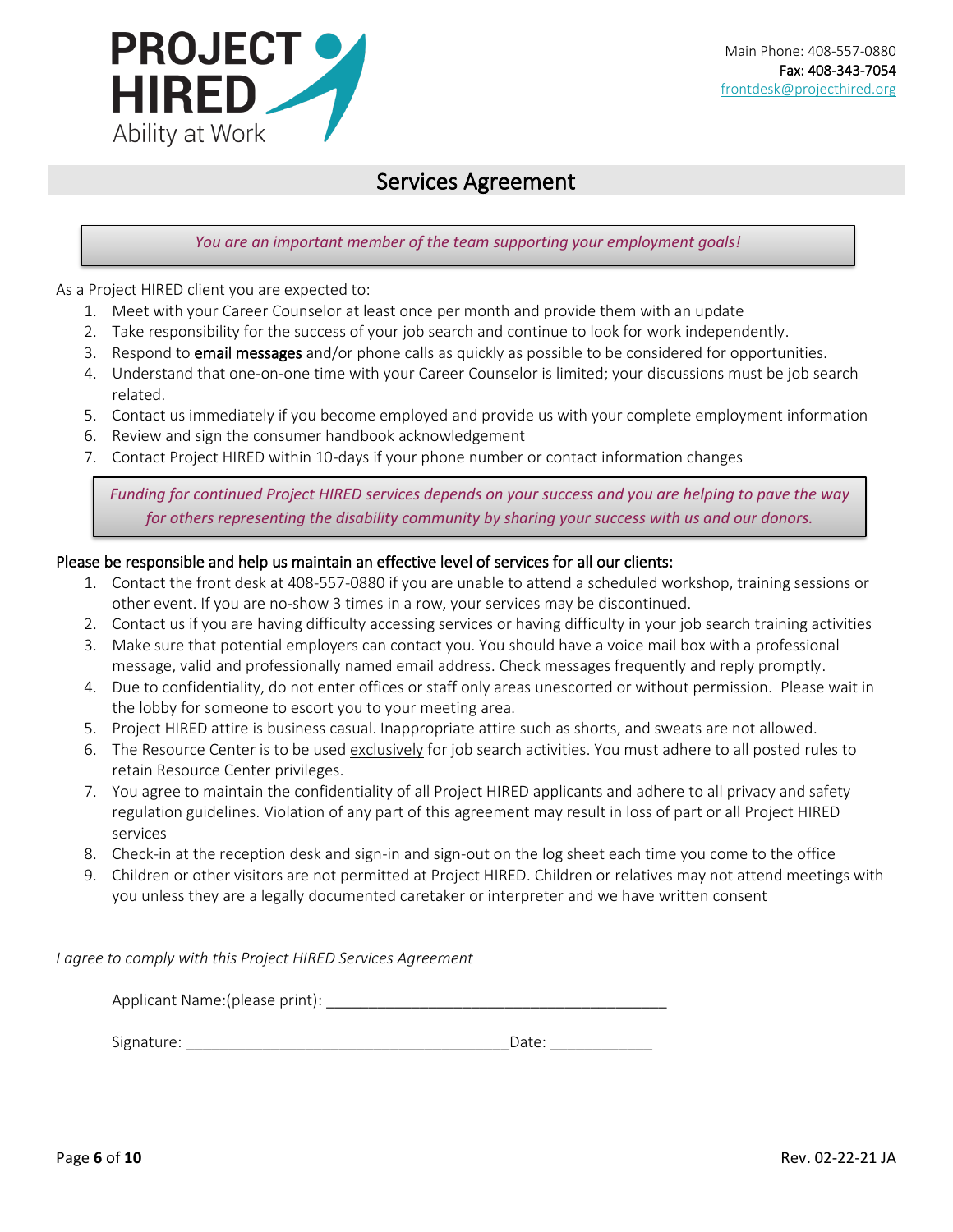

# Media Release

I, the undersigned, do hereby grant or deny permission to Project to use my name and all approved images, videos, interviews and/or statements as marked by my selection below. Such use includes the display, distribution, publication, transmission or otherwise use of my photographs, videos, interviews and/or personal statements for use in materials that include but may not be limited to, printed materials, website and social media content, and grant applications.

 $□$  I hereby grant Project HIRED to use my images, videos, interviews and/or statements for media and funding use

Exceptions:

 $\Box$  I do not grant Project HIRED permission to use my information for media or funding use

| Applicant Name: (please print): |  |
|---------------------------------|--|
|                                 |  |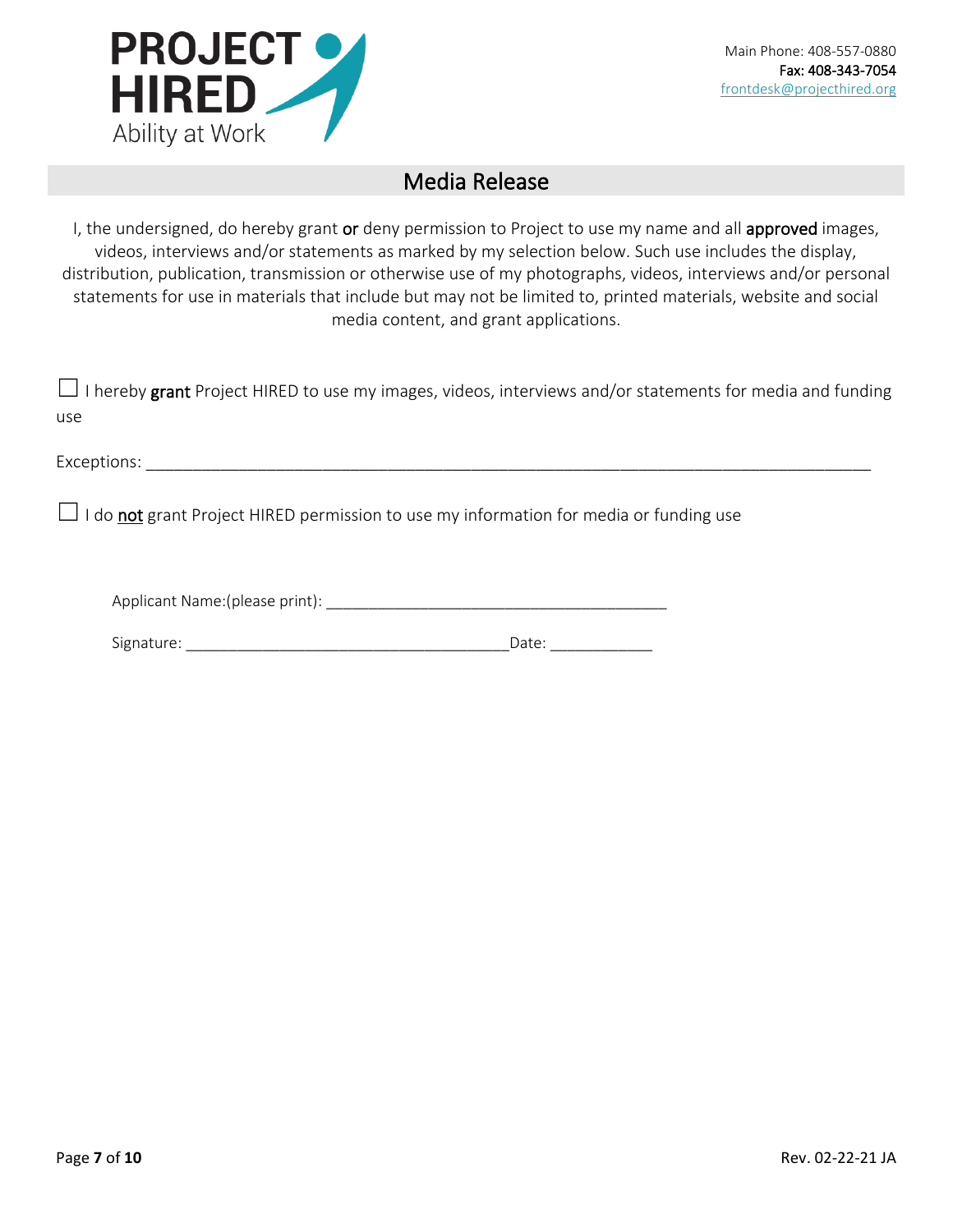

# Instructions for Completing Verification of Disability for Job Seeker Services

*The following three pages are to be given to the physician completing the verification of disability* 

#### Dear Physician:

Your patient listed below is applying to become a Project HIRED client. Project HIRED is required to have a written verification of disability signed by a licensed physician on file before we can offer services to an individual.

Project HIRED is a 501(c)(3) non-profit organization with a mission to assist individuals with disabilities to gain and sustain employment. Project HIRED assists individuals through an array of employment services designed to promote selfsufficiency and independence, remove barriers, create opportunities, and help job seekers build successful careers through free programs.

#### Please complete the following two pages and return to Project HIRED to complete your patient's application

If you have concerns regarding the release of this information or prefer to release this information directly to a Project HIRED staff member, please note that on the attached form and a program staff member will contact you to obtain the necessary information.

Completed medical forms can be faxed to 408-343-7054. You may also contact us directly at: 408-557-0880 or [frontdesk@projecthired.org](mailto:frontdesk@projecthired.org)

Thank you for your time.

Sincerely,

Project HIRED

## Job seeker: please sign here and forward this and the following two pages to your physician

give my permission to release medical and/or disability related information to Project HIRED for the purposes of defining me as disabled to qualify for employment services.

Signature: \_\_\_\_\_\_\_\_\_\_\_\_\_\_\_\_\_\_\_\_\_\_\_\_\_\_\_\_\_\_\_\_\_\_Date: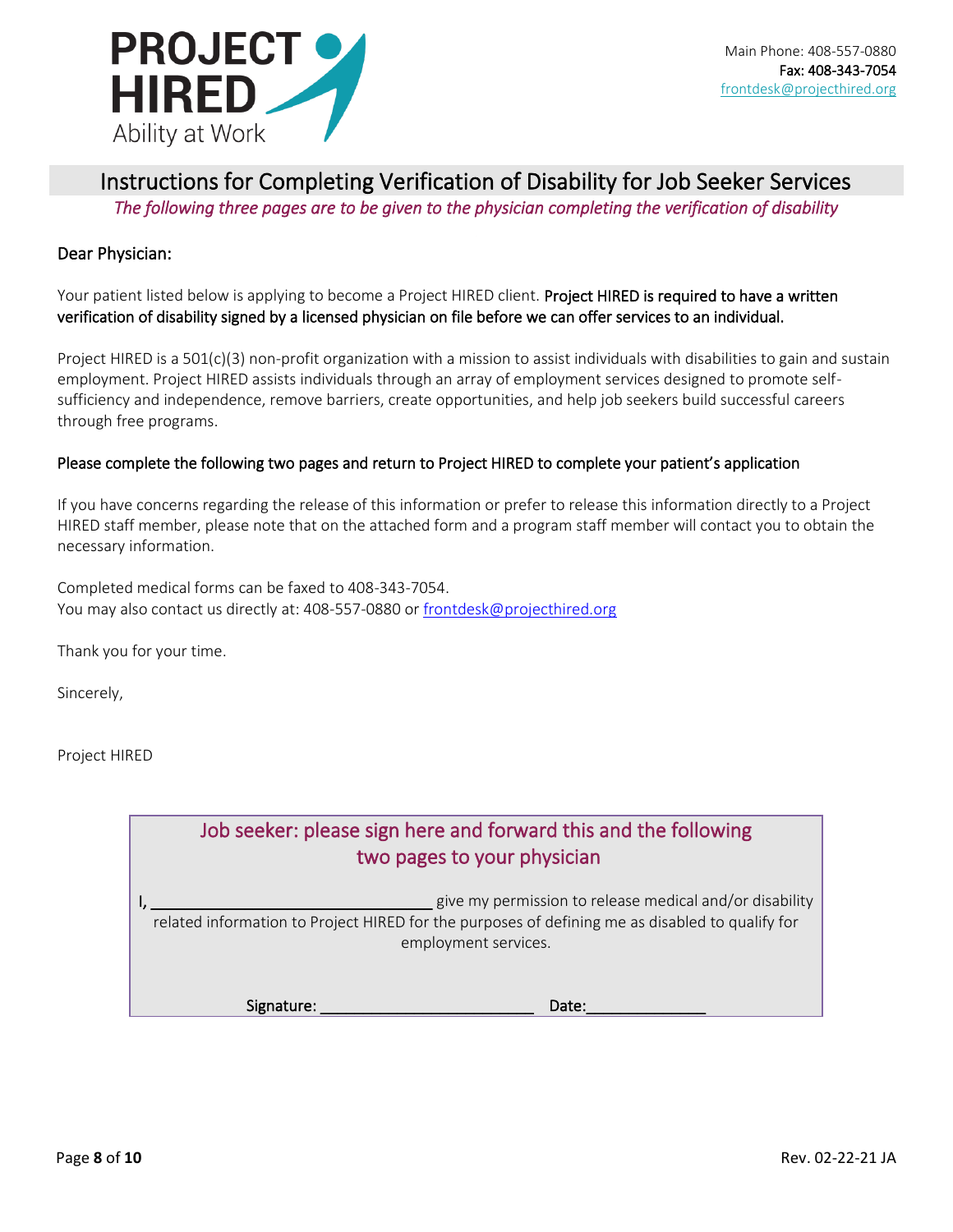

# Project HIRED Verification of Disability for Job Seeker Services

| Patient Name:                                                                                                                  | example and the Parisippine Number: (Comparison of the Planck School and the Planck School and the P                                                                                                                                                                                                                                                                      |
|--------------------------------------------------------------------------------------------------------------------------------|---------------------------------------------------------------------------------------------------------------------------------------------------------------------------------------------------------------------------------------------------------------------------------------------------------------------------------------------------------------------------|
| finding employment opportunities. Please complete this Form with as much detail as possible.                                   | It is our goal to assist your patient by providing him/her with employment, education, training, and opportunities for personal growth<br>as an interim step in the rehabilitation process. He/she states that they have a documented disability that has prevented him/her from<br>Please note that this form must be signed by a physician (M.D., D.O.) or psychologist |
|                                                                                                                                |                                                                                                                                                                                                                                                                                                                                                                           |
|                                                                                                                                | <b>Work Related Limitations</b>                                                                                                                                                                                                                                                                                                                                           |
| Date of examination on which the medical information is based: _________________                                               |                                                                                                                                                                                                                                                                                                                                                                           |
| Date of next Evaluation to determine patient's continued work ability:                                                         |                                                                                                                                                                                                                                                                                                                                                                           |
| In terms of working for paid competitive<br>employment, check what describes the<br>patient's current health situation at this | $\Box$ Patient is able to work with limitations and/or modifications at least 10<br>hours per week.                                                                                                                                                                                                                                                                       |
| time:                                                                                                                          | $\Box$ The patient has at least one permanent significant disability.                                                                                                                                                                                                                                                                                                     |
|                                                                                                                                | $\Box$ Patient is unable to work. (No need to continue completing form.)                                                                                                                                                                                                                                                                                                  |
| Please indicate all of the patient's<br>medical diagnoses that require work<br>modifications and/or limitations:               | Primary Diagnosis: New York Changes and Service Changes and Service Changes and Service Changes and Service Changes                                                                                                                                                                                                                                                       |
|                                                                                                                                |                                                                                                                                                                                                                                                                                                                                                                           |
|                                                                                                                                |                                                                                                                                                                                                                                                                                                                                                                           |
|                                                                                                                                | Additional accommodation information you may deem appropriate that relates to this patient's disability:                                                                                                                                                                                                                                                                  |
|                                                                                                                                |                                                                                                                                                                                                                                                                                                                                                                           |
|                                                                                                                                | By Signing this Form, I am certifying that the patient is able to work with limitations at least 10 hours per week.                                                                                                                                                                                                                                                       |
| Signature of Physician or Clinician                                                                                            | License Number                                                                                                                                                                                                                                                                                                                                                            |
| <b>Printed Name</b>                                                                                                            | Phone                                                                                                                                                                                                                                                                                                                                                                     |
| Address                                                                                                                        | Date                                                                                                                                                                                                                                                                                                                                                                      |